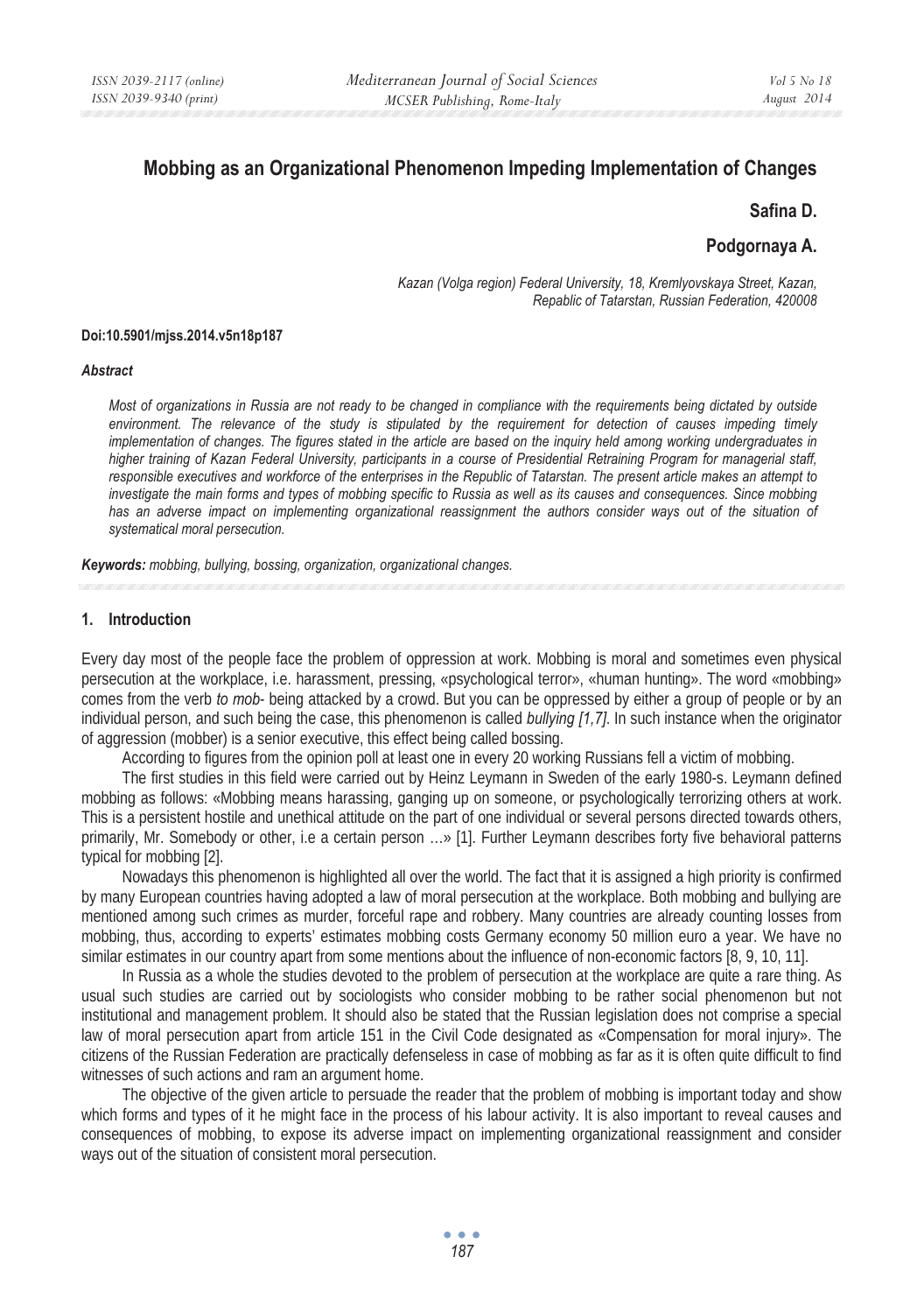## **2. Method**

To write the given article the authors conducted a questionnaire of 315 respondents including working undergraduates in higher training of Kazan Federal University, participants in a course of Presidential Retraining Program for managerial staff, responsible executives and workforce of the enterprises in the Republic of Tatarstan.

## **3. Result**

The first question put to the respondents stated: «How often do you feel adverse psychological state at work?» Most of the pollees (71%) answered «sometimes», 11% «never» and 18% -«often». Obviously intermittent adverse psychological state occurs due to the phenomenon of mobbing. Indeed, as it turned out 93 % of female and 85% of male faced the problem in one form or another.

Further the authors investigated which forms of mobbing most often faced our respondents in their professional experience.

**Table 1.** Most common forms of mobbing.

|                | Which forms of mobbing did you encounter within your working practice?                                                                                                                                 |       |
|----------------|--------------------------------------------------------------------------------------------------------------------------------------------------------------------------------------------------------|-------|
| 1              | am overloaded with work being outside my duties;                                                                                                                                                       | 46%   |
| $\overline{2}$ | I am given not challenging tasks (being not of high-profile);                                                                                                                                          | 24%   |
| 3              | Co-workers generate an atmosphere of informational vacuum for me : all necessary information is<br>concealed or submitted too late                                                                     | 20%   |
| 4              | am put on a charge of mistakes either made by the others or I have never made at all;                                                                                                                  | 20%   |
| 5              | am unreasonably criticized;                                                                                                                                                                            | 17%   |
| 6              | am scoffed at:                                                                                                                                                                                         | 11%   |
| $\overline{7}$ | I am not invited to operational meetings and workshops;                                                                                                                                                | 11%   |
| 8              | My contribution to the common cause is out of attention, my progress is ignored;                                                                                                                       | 11%   |
| 9              | My ideas and proposals are ignored;                                                                                                                                                                    | 11%   |
| 10             | I am not crowded at fulfilling my assignment;                                                                                                                                                          | 11%   |
| 11             | They intentionally focus people's attention on my faults and misses;                                                                                                                                   | 7%    |
| 12             | physical actions (move my workplace, displace my papers on the table, lose my documents, pour out<br>coffee on the documents, put out of action my PC, Xerox, etc., delete important files and other); | 6%    |
| 13             | My opinion is out of interest for everyone;                                                                                                                                                            | 6%    |
| 14             | I am moved sideways, not upgraded;                                                                                                                                                                     | 6%    |
| 15             | Other (the respondents themselves filled this line): chief's arrogance, periodic hinting at my being<br>employed with external assistance; brushing aside my requests;                                 | 6%    |
| 16             | Co-workers take no notice of my presence;                                                                                                                                                              | 4%    |
| 17             | Co-workers stab in my back and spread rumours;                                                                                                                                                         | 4%    |
| 18             | am assaulted, given redirections and nasty remarks (comments of my vocational maladjustment,<br>appearance and so on)                                                                                  | 4%    |
| 19             | am never encouraged, always de-bonused and never praised in public;                                                                                                                                    | 4%    |
| 20             | am often called by a nick-name;                                                                                                                                                                        | 2%    |
| 21             | I often face silent treatment:                                                                                                                                                                         | 2%    |
| 22             | physical abuse (fights, flaps in the face, etc.)                                                                                                                                                       | $0\%$ |
| 23             | I am not invited to any corporate events outside of working hours;                                                                                                                                     | 0%    |
| 24             | Co-workers declare a boycott, spread rumours and report the executive officials on me with the result<br>that the latter stop encharging me with tasks and assignments;                                | $0\%$ |
| 25             | Actions directed against me and qualified as sexual harassment;                                                                                                                                        | 0%    |

The polling data prove that the most typical forms of mobbing appear to be: the requirement to do the work being outside one's duties: 46% pollees were in favour of it; giving not challenging tasks (being hopeless or not of high-profile); generating an informational vacuum when all necessary information is concealed or submitted too late - 20%; putting on a charge of mistakes either made by the others or never made at all - 20%; unreasonable and unfair criticism of the «victim»- 7%.

Onward the authors studied which forms of mobbing the respondents most often encountered in their working practice. It turned out to be obvious that the most typical is so called lateral mobbing (48%), i.e. on the part of colleagues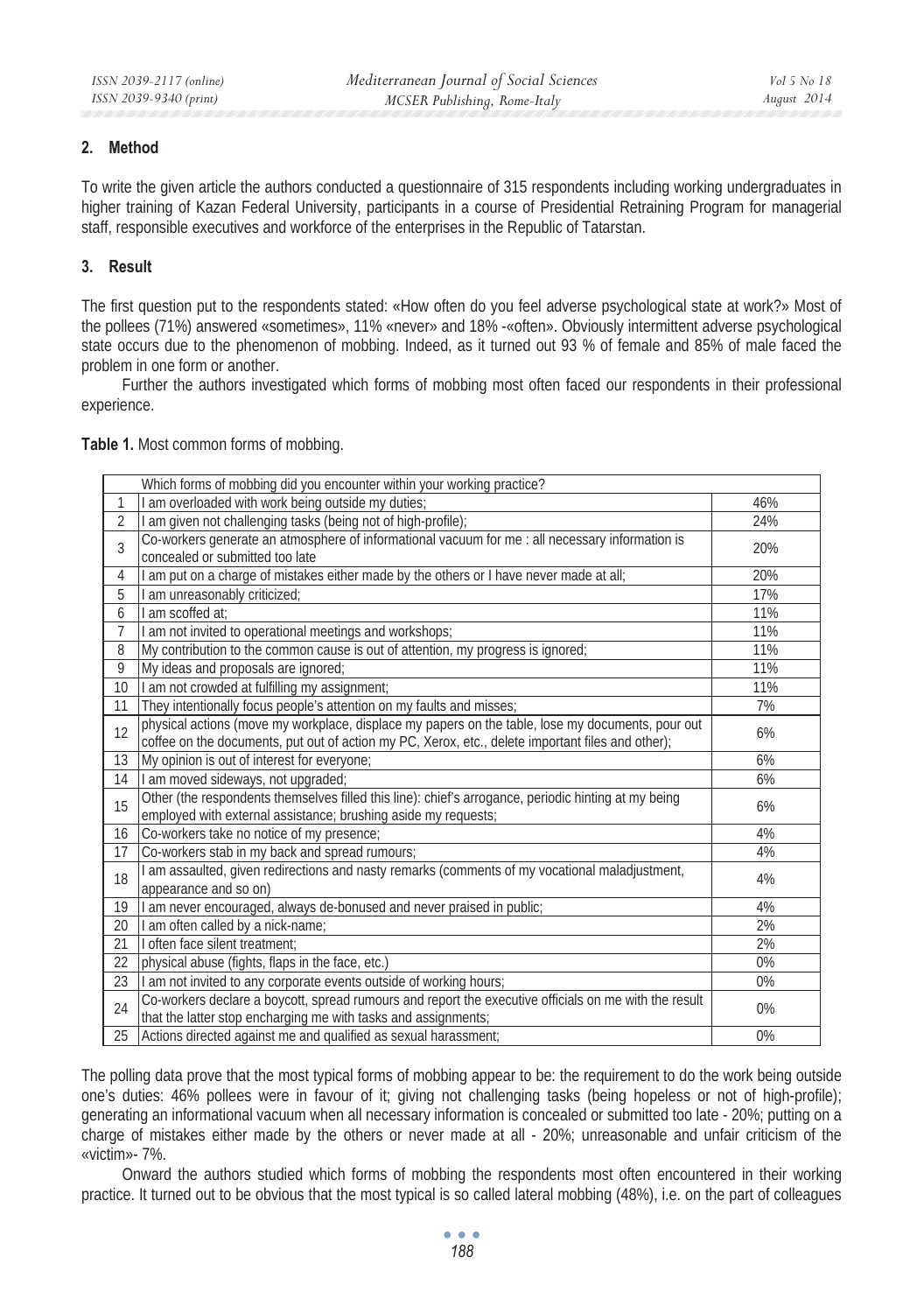| ISSN 2039-2117 (online) | Mediterranean Journal of Social Sciences | Vol 5 No 18 |
|-------------------------|------------------------------------------|-------------|
| ISSN 2039-9340 (print)  | MCSER Publishing, Rome-Italy             | August 2014 |

expressed both in a hidden latent form (33%) and in an apparent form (15%).

Another typical phenomenon is upright mobbing- (45%) i.e. pressing on the part of higher management and also being in a hidden form - (26%) and in an apparent form - (19%). It is noteworthy to mention that the authors itemized separately institutional mobbing having been experienced by 9% of respondents. To put institutional mobbing into practice such patterns as certification of personnel, qualification examinations, etc.

**Table 2.** Who initiated mobbing in your organization?

| direct supervisor;              | 33% |
|---------------------------------|-----|
| a colleague;                    | 30% |
| co-workers:                     | 22% |
| Chief (director);               | 15% |
| I was the initiator of mobbing; | 4%  |

What's curious is that only 4% of the pollees avowed themselves as an aggressor, one of them being a company director himself.

**Table 3.** Mobber's goals.

|   | How do you think, for what purpose people begin envenom life of their colleagues or subordinates in your                                      |     |
|---|-----------------------------------------------------------------------------------------------------------------------------------------------|-----|
|   | organization?                                                                                                                                 |     |
|   | to bolster self-esteem at somebody else's expense - humiliating others brings pleasure, a mobber feels<br>all - powerful due to his impunity; | 48% |
|   |                                                                                                                                               |     |
|   | to get abreaction from emotional stress by way of attacking against other person;                                                             | 33% |
| 3 | to test a fresher to «destruction»:                                                                                                           | 28% |
| 4 | to gain power, authority, status, respect;                                                                                                    | 28% |
| 5 | with a view to drive out a «victim» of a company;                                                                                             | 20% |
| 6 | to progress up the career ladder;                                                                                                             | 19% |
|   | to intimidate a person and put the part of work on him;                                                                                       | 17% |
| 8 | managers do it intentionally to make organization undesirables resign voluntarily with the aim not to pay<br>them a dismissal wage;           | 4%  |
|   |                                                                                                                                               |     |
|   | other: people are not responsible for their doings, they cause inconvenience and pain to others without a                                     |     |
|   | moment's hesitation; a mobber is afraid that his/her mistakes will be apparent that's why he/she attacks                                      | 4%  |
|   | first under the principle of "attack is the best form of defense"                                                                             |     |

As it is seen from the table, in the respondents opinion most often the mobber's goal is to to bolster self-esteem at the victim's expense and feel all – powerful - (48%), to get abreaction from emotional stress by way of attacking against other person- 33%; to test a fresher to «destruction» - 28%; to gain power, authority, status, respect - 28%; with the purpose to drive out a «victim» of a company - 20%; to progress up the career ladder - 19%.

It should be noted that overwhelming majority of students participated in the poll outlined as the mobber's goal the line «to test a fresher to «destruction» as far as most of them learnt it to own cost.

**Table 4.** The most commonly encountered causes of mobbing in an organization

| How do you think, what can cause mobbing in your organization?                                                                                                             |     |
|----------------------------------------------------------------------------------------------------------------------------------------------------------------------------|-----|
| outburst of adverse emotions connected with personal problems;                                                                                                             | 35% |
| individual psychological constitution of people, presence of certain type of persons being intriguers and lovers of<br>behind-the-scenes games;                            | 33% |
| other person's success on whose background «aggressor» feels as unlucky fellow and making the «lucky strike's» life miserable he goes up in his estimation;                | 31% |
| some people are extremely ambitious and arrogant treating those around them with conscious superiority;                                                                    | 24% |
| 5 a colleague who lays down his own rules alleging as his reason that he knows everything better than others;                                                              | 22% |
| 6   low cultural level of co-workers, clownish behaviour in organization, non-compliance with the norms of ethic                                                           | 22% |
| 7 unfriendly atmosphere in organization: when falling among evil companions even positive and friendly people<br>turn out to be amenable and surrender to «herd instinct»; | 20% |
| 8 a person in charge himself provokes mobbing: knocks people together, encourages competitive struggle for                                                                 | 20% |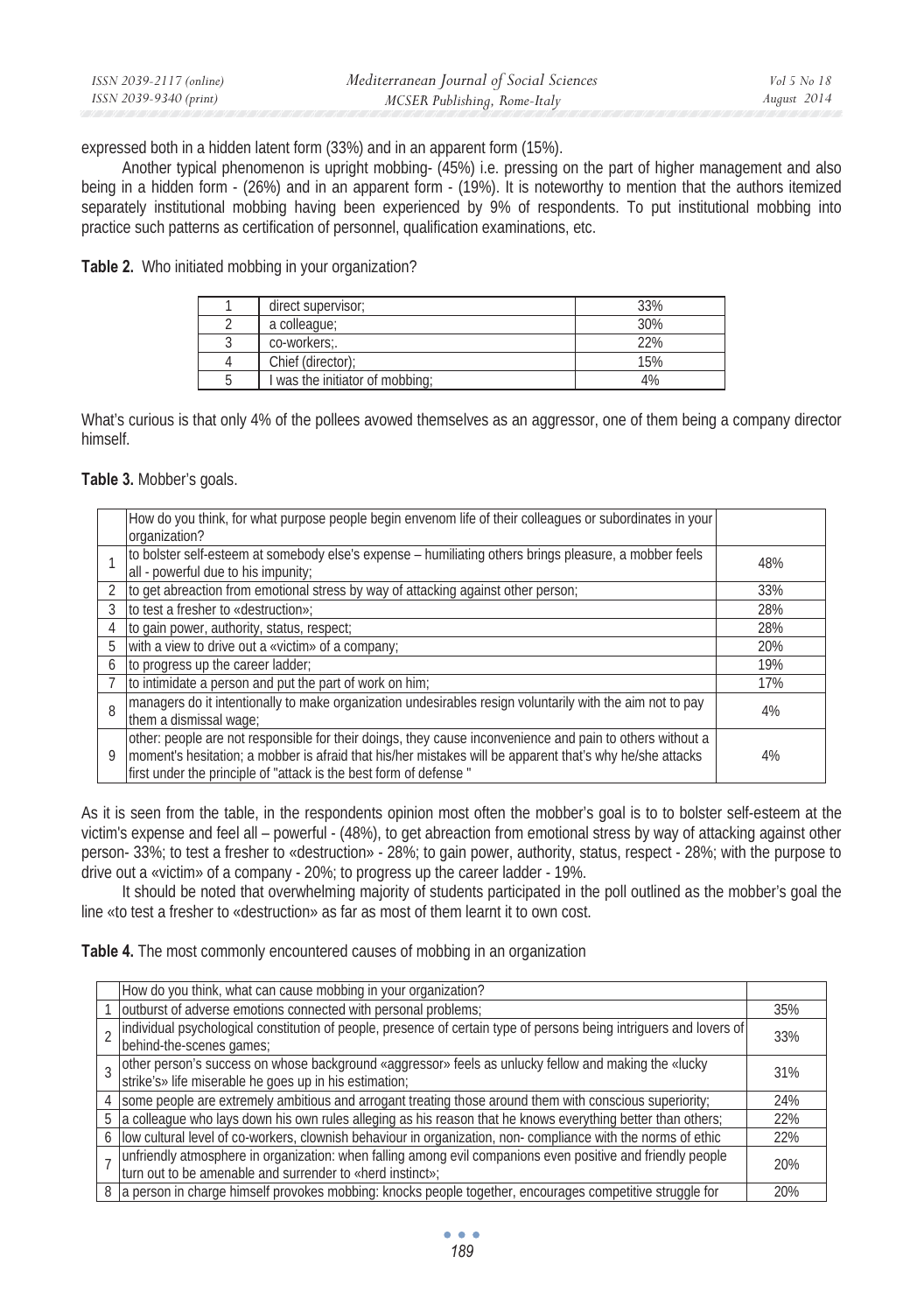| professional advancement, listens to the gossips and reports on colleagues, promotes intriguing, threatens with<br>resignation, makes subordinates write letters of explanation at the slightest pretext or encourages some<br>employees' caddish behavior, etc. [3]; |     |
|-----------------------------------------------------------------------------------------------------------------------------------------------------------------------------------------------------------------------------------------------------------------------|-----|
| 9 Envy of youth, beauty, wit, wealth and talent and so on:                                                                                                                                                                                                            | 19% |
| 10 not sharply defined boundary of responsibilities and professional duties;                                                                                                                                                                                          | 15% |
| 11 labour misarrangement and consequently severe overload of some co-workers;                                                                                                                                                                                         | 15% |
| 12 a person in charge needs to clear a space for advancement of «a cater-cousin»;                                                                                                                                                                                     | 9%  |

Mobbing is engendered by a lot of causes and can be connected with individual psychological constitution of a person such as behavior, emotions (envy and fear) as well as organizational problems.

Among the organizational problems we cannot but mention: not sharply defined limits of responsibilities and professional duties, unfair system of labour remuneration, corporate culture making possible loyalty to maneuvers and communication upon bad terms within a company.

Mobbing can emerge in view of adverse situation a person turned out to be. For instance, when two co-workers being candidates for one and the same position or when a person in charge himself tries to eliminate possible competitors buy way of mobbing. In our opinion, there is always a cause but though rarely, the pollees respond: «No cause, «he simply drives everyone nuts, that's all!» - (6%)

Among most common causes the respondents outline: outburst of adverse emotions connected with personal problems - (35%); individual psychological peculiarities of people, presence of certain type of persons being intriguers and lovers of behind-the-scenes games - 33%; other person's success on whose background «aggressor» feels as unlucky fellow and making the «lucky strike's» life miserable he goes up in his estimation - 31%; some people are extremely ambitious and arrogant treating those around them with conscious superiority - 24%; a colleague who lays down his own rules alleging as his reason that he knows everything better than others - 22%; low cultural level of coworkers, caddish behaviour in organization, non- compliance with the norms of ethic - 22%.

Most of men consider the cause of mobbing to be commission or omission of actions but the majority of women find it to be envy and fear.

**Table 5.** Potential adverse effects of mobbing for people.

|    | Have you ever experienced the following consequences of mobbing?                                                                                                            |       |
|----|-----------------------------------------------------------------------------------------------------------------------------------------------------------------------------|-------|
|    | Stress:                                                                                                                                                                     | 46%   |
| 2  | disturbance of the general sense of well-being, headaches;                                                                                                                  | 35%   |
| 3  | feeling of guilt, doubt and shame;                                                                                                                                          | 28%   |
| 4  | the state of apathy, loss of interest in labour and depression;                                                                                                             | 28%   |
| 5  | had to quit the job;                                                                                                                                                        | 17%   |
| 6  | nervousness, paranoia;                                                                                                                                                      | 15%   |
|    | loss of wages;                                                                                                                                                              | 6%    |
| 8  | something other: the feeling of helplessness due to awareness of impossibility to wreak<br>vengeance upon aggressor; loss of wish to self-actualize; self estimate lowering | 6%    |
| 9  | to make a transfer from one department (subdivision) to another;                                                                                                            | 4%    |
| 10 | failed to make a career for himself/herself;                                                                                                                                | 4%    |
| 11 | diseases (stomach ulcer, chronic insomnia, absent-mindedness, heart attack, etc.)                                                                                           | 4%    |
| 12 | indulge in stimulants (alcohol, tobacco, medicines);                                                                                                                        | $0\%$ |
| 13 | thinking of suicide:                                                                                                                                                        | 0%    |

Among the most common reactions to pressing the respondents underlined stress - 46%; disturbance of the general sense of well-being, headaches - 35%; feeling of guilt, doubt and shame - 28%; the state of apathy, loss of interest in labour and depression - 28%; had to quit the job - 17%.

Thus, day-to-day the victims of mobbing live in condition of the strongest stress, mobbing bringing about psychological and physical exhaustion. Moreover, a person underestimates himself /herself and begins to mistrust own powers and professional abilities. If it is remembered that we spend at work a third of our life, quality of living being significantly deteriorated. Enhanced psychological terror can give a heart attack and finally force a person to commit suicide [4, 13].

In the long run, it is not only an employee who suffers from mobbing but the organization in whole. A large amount of energy and time is spent for «struggle», workforce productivity being lowered. People make mistakes which can bring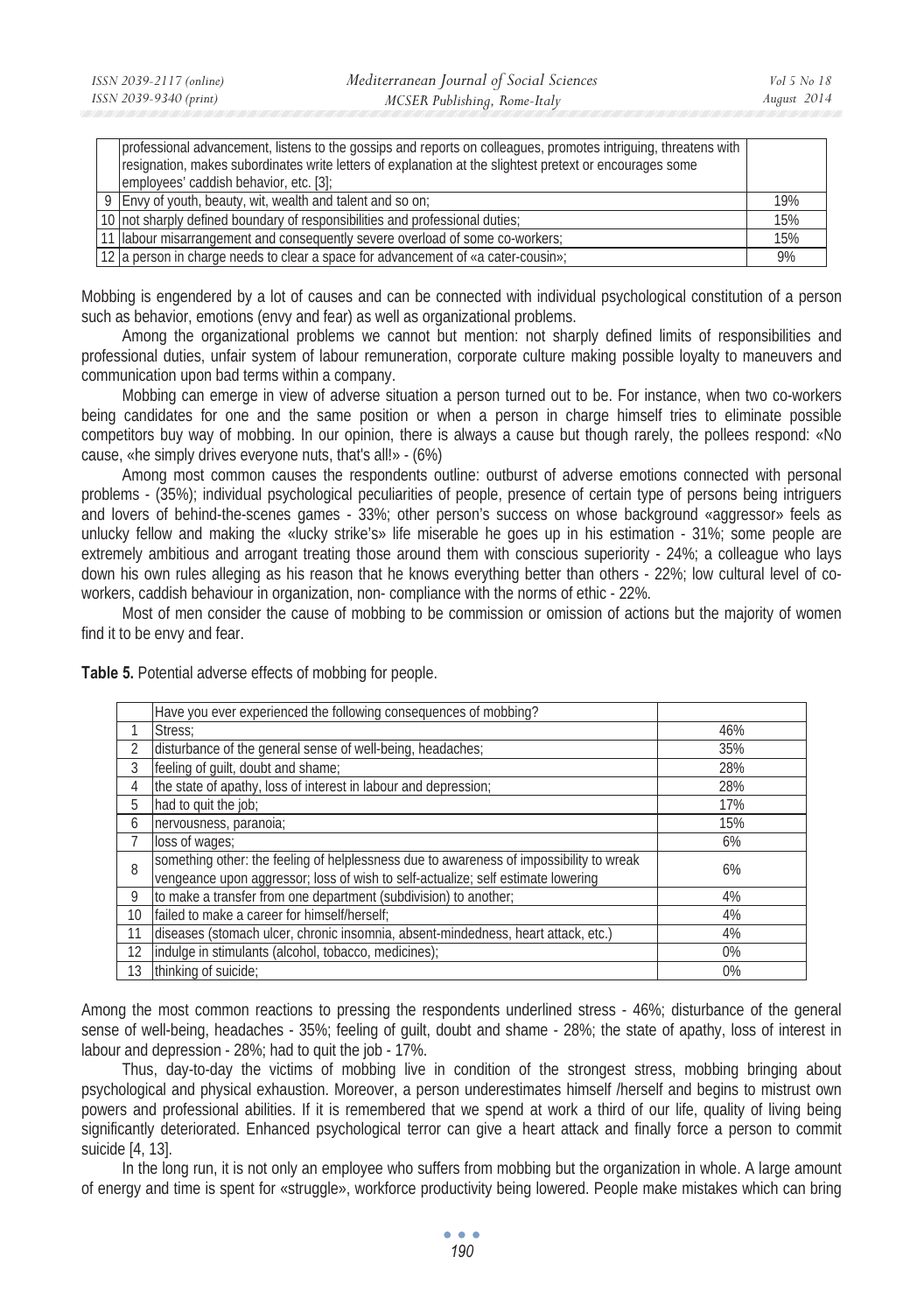| ISSN 2039-2117 (online) | Mediterranean Journal of Social Sciences | <i>Vol</i> 5 No 18 |
|-------------------------|------------------------------------------|--------------------|
| ISSN 2039-9340 (print)  | MCSER Publishing, Rome-Italy             | August 2014        |

about loss of clients while everlasting maneuvers and mobbing destroy confidence and dent the company's reputation. Co-workers can disseminate confidential information about the company in order to take vengeance on the chief. The company can lose key employees [5, 12].

The respondents were asked about mobbing influence over reassignment changes. Seventy five per cent (75%) reckon that the phenomenon of mobbing impedes introducing any organizational changes. Twenty five per cent (25%) of respondents esteem that efficacious implementation of changes does not depend on the atmosphere in the organization and relations inside the team.

According to Klaus Niedl «Employees do not cope with mobbing by using simple flight or fight reactions (e.g. absenteeism, lower level of productivity). The results suggest that it should be possible to identify mobbing in an early stage, which, in turn, should enhance the prevention of mobbing» [6, 14]. We also decided to find out which way out of persistent moral persecution our respondents see. The pollees were offered 11 variants of this problem solution, the results are given in table 6.

**Table 6.** Ways of solving the problem of persistent moral persecution at workplace.

| 1 to raise professional level up to the bar in order to become «untouchable», impossible to be replaced, prove own<br>profitableness for the organization, chief, colleagues;                      | 50% |
|----------------------------------------------------------------------------------------------------------------------------------------------------------------------------------------------------|-----|
| 2 to reject the imposed role of a victim, be confident, keep balance of mind and not to be associated with oppression                                                                              | 37% |
| 3 to treat everything with a sense of humour and thus pass through the hard period                                                                                                                 | 30% |
| 4 to find out why they hate you so much and change your behavioral pattern (for instance, stop boasting not to be envied; to adapt for a mobber, not to establish your own rules; something other) | 22% |
| 5 to respond the aggressor with the same, i.e. aggressive actions;                                                                                                                                 | 20% |
| 6 to quit the job;                                                                                                                                                                                 | 17% |
| 7 to report higher management on colleagues;                                                                                                                                                       | 7%  |
| 8 to exchange into another subdivision;                                                                                                                                                            | 6%  |
| 9 to do nothing, just bear since «the way things are »;                                                                                                                                            | 2%  |
| 10 to file a lawsuit in court seeking compensation for moral harm;                                                                                                                                 | 0%  |
| 11 to apply to labour union(if any);                                                                                                                                                               | 0%  |

The ways of solving the problem of persistent moral persecution at workplace depend on the causes having given rise to the situation. Most of the respondents (50%) see a way out in raising their professional level up to the bar in order to become «untouchable», impossible to be replaced, prove own profitableness for the organization, chief and colleagues. Furthermore, it is necessary to refuse from the imposed role of a victim, be confident, keep balance of mind and not to be associated with oppression - (37%). Some people believe that to treat everything with a sense of humour and thus pass through the hard period is the best way - 30%. The others consider that you need find out why they hate you so much and change your behavioral pattern (for instance, stop boasting not to be envied; to adapt for a mobber, not to establish your own rules; something other) - 22%. Most of men being asked are sure that it is necessary to respond the aggressor with the same, i.e. aggressive actions – 20%.



**Figure.1** Mobbing: whose problem is this?

To complete the studies we decided to get an answer to the question: whose problem could be mobbing? According to respondents this problem relates to the organization as a whole - 67%; the problem of an individual - 26%; not a problem at all "let the strongest live" - 7%.